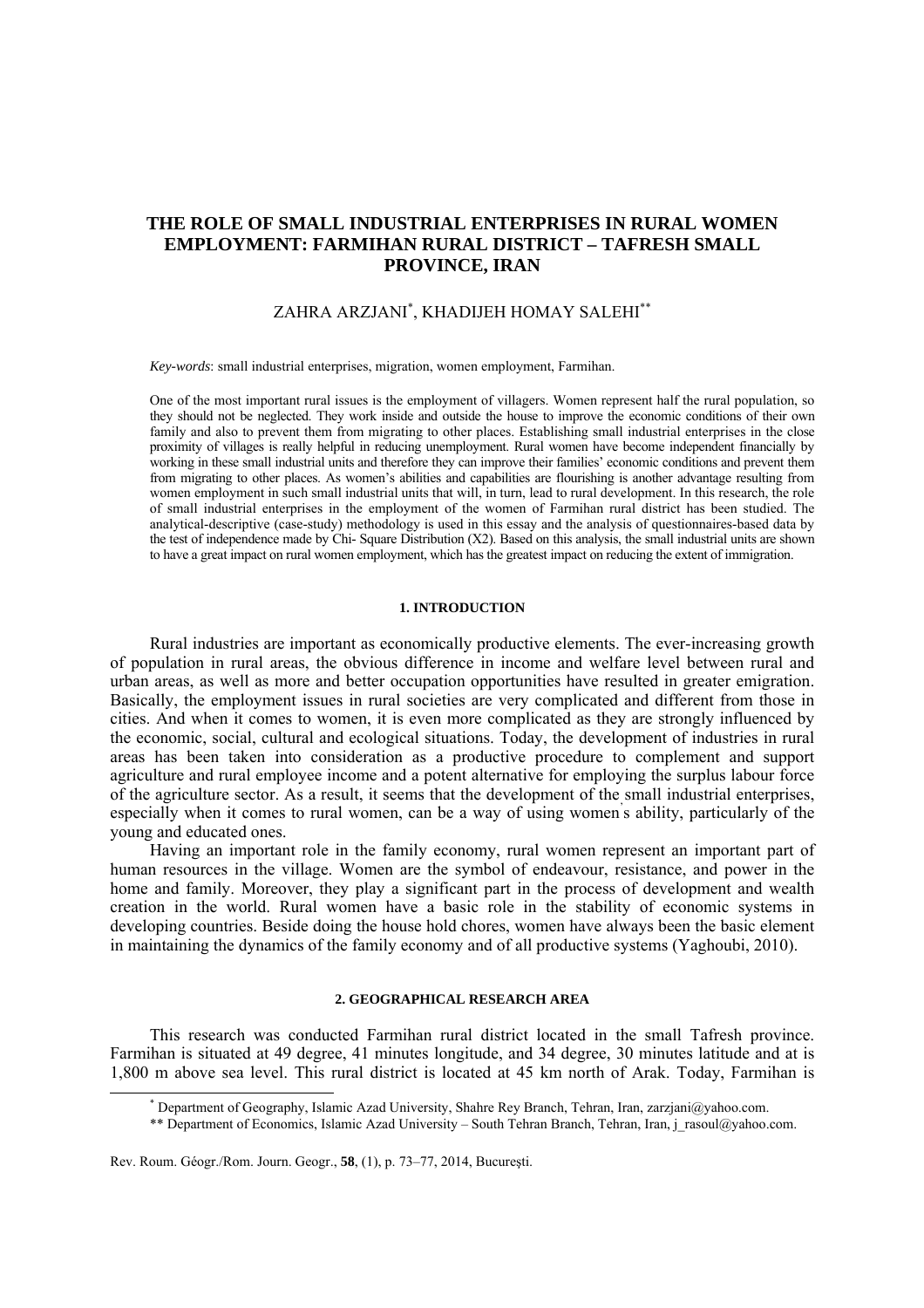divided into two zones, old and new, which give it the aspect of a rural town. The biggest Middle East spinning and weaving factory, KabirRis Tehran Industrial Park, was set up in Farmihan in 1877. Currently, the factory has 650 women employees from the surrounding towns and villages. All in all, 3,000 men and women work in its different sections.

## **3. RESEARCH GOALS**

The industrialization of villages with emphasis on developing rural industries in order to offer occupation opportunities in rural societies and expand economic activities in this region is very important for the economic and social development of villages. Higher incomes and occupation opportunities, is one of the factors maintaining the village population in place. And women' s employment has a remarkable effect on it. So, the goals of the research are the following:

**The general goal** of this study is to get familiar with the role of small industrial enterprises in rural women's employment.

### **Subsidiary goals:**

1. Identifying rural women' s role in the family economy after being employed in small industrial units;

2. Assessing the effect of rural women' s employment in small industrial units on improving the economic conditions of their families;

3. Examining the impact of rural women's employment on emigration and on maintaining the rural population in place;

4. Evaluate rural women's employment when the small industrial enterprises were established;

5. Identifying the role of small industrial enterprises in stimulating rural women's talent and creativity.

**The importance of research.** Women represent fifty percent of the society and play a noticeable role in today's societies. Rural women have been neglected in spite of their exceptional co-operation in economic development. They participate in various productive activities in the Third World. Their indoor activities are mostly productive and have a significant impact on increasing the rural families' income. Besides, worth considering the role of employed women also in agricultural activities, animal husbandry, etc. (Emamifar Z., 2009).

## **Hypothesis**

1. There is a meaningful relation between employing rural women in small industrial units and in improving the economic conditions of their families.

2. There is a meaningful relation between rural women' s employment in small industrial units and the fall in emigration.

3. There is a meaningful relation between employing rural women in small industrial units and the possibility for their talent and capabilities to flourishing.

## **4. METHODOLOGY**

Choosing the research method has a close connection with the aim and nature of the subject and its practical applicability. The method can be determined just when its nature, field, and goals are specified (Asayesh, Hosein. 2010). The analytical-descriptive (case-study) method has been applied in this research, which deals with the impact of small industrial enterprises on rural women's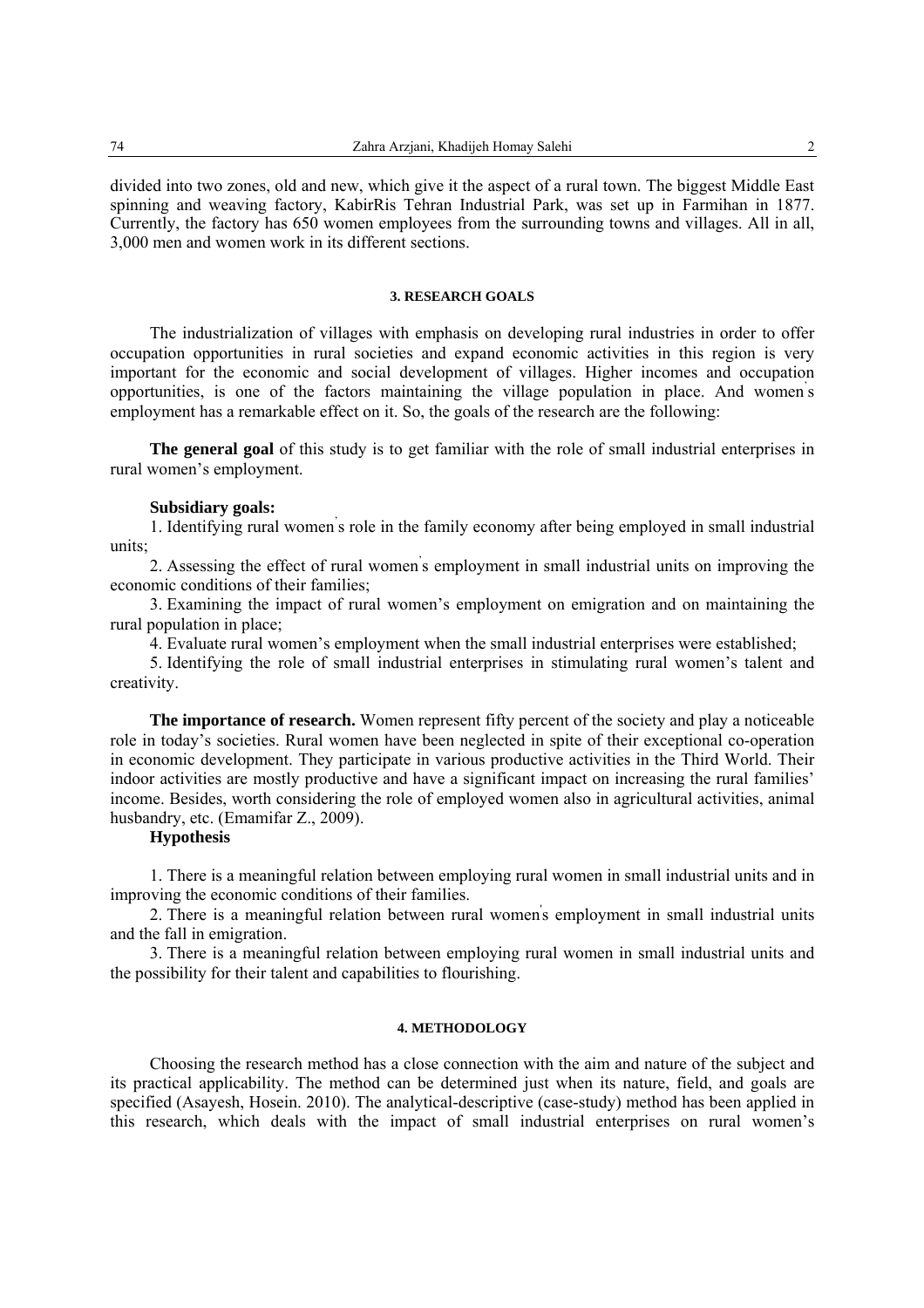employment. In analytical-descriptive researches, the researcher proceeds with the description and clarification of the rationale and aspects of the issue in addition to illustrating the current situation (Asayesh, Hosein. 2010). Statistically speaking, rural women from Farmihan's society, considering the number of employed women – 650 – which by Cochran formula, the requires minimum sample volume is of 60 (see calculation below).

The statistical method used in this research is the independent test of characteristic features using Chi- Square distribution. Brief description of the method:

H0: Characteristic features are independent.

H1: Characteristic are not independent.



#### **5. RESULT AND DISCUSSION**

According to the definite variables, 4 questions were raised in the questionnaire about the meaningful relation between employment of rural women in small industrial units and the improvement of the economic conditions of their families.

#### **THE FIRST HYPOTHESIS**

1) H0: There is not a meaningful relation between the employment of rural women in small industrial units and the improvement of the economic conditions of their families.

2) H1: There is a meaningful relation between the employment of rural women in small industrial units and the improvement of the economic conditions of their families.

The H0 promise will fail and the other one will be accepted because the test criterion is in a critical interval. It means that there is a meaningful relation between the employment of rural women in small industrial units and the improvement of the economic conditions of their families.

#### **THE SECOND HYPOTHESIS**

According to the definite variables, 4 questions were raised in the questionnaire about the meaningful relation between rural women's employment in small industrial units and a fall in emigration rate.

1) H0: There is not a meaningful relation between rural women's employment in small industrial units and a fall in emigration rate.

2) H1: There is a meaningful relation between rural women' s employment in small industrial units and a fall in emigration rate.

#### **THE THIRD HYPOTHESIS**

H0: There is not a meaningful relation between employing rural women in small industrial units and having their talent and capabilities flourish.

H1: There is a meaningful relation between employing rural women in small industrial units and having their talent and capabilities flourishing.

## **RESEARCH RESULTS AND CALCULATION OF CHO PROP CORRELATION COEFFICIENT**

The tests and calculation of Cho prop correlation coefficient have indicated that the relation between employing rural women in small industrial enterprises and a fall in emigration rate is a top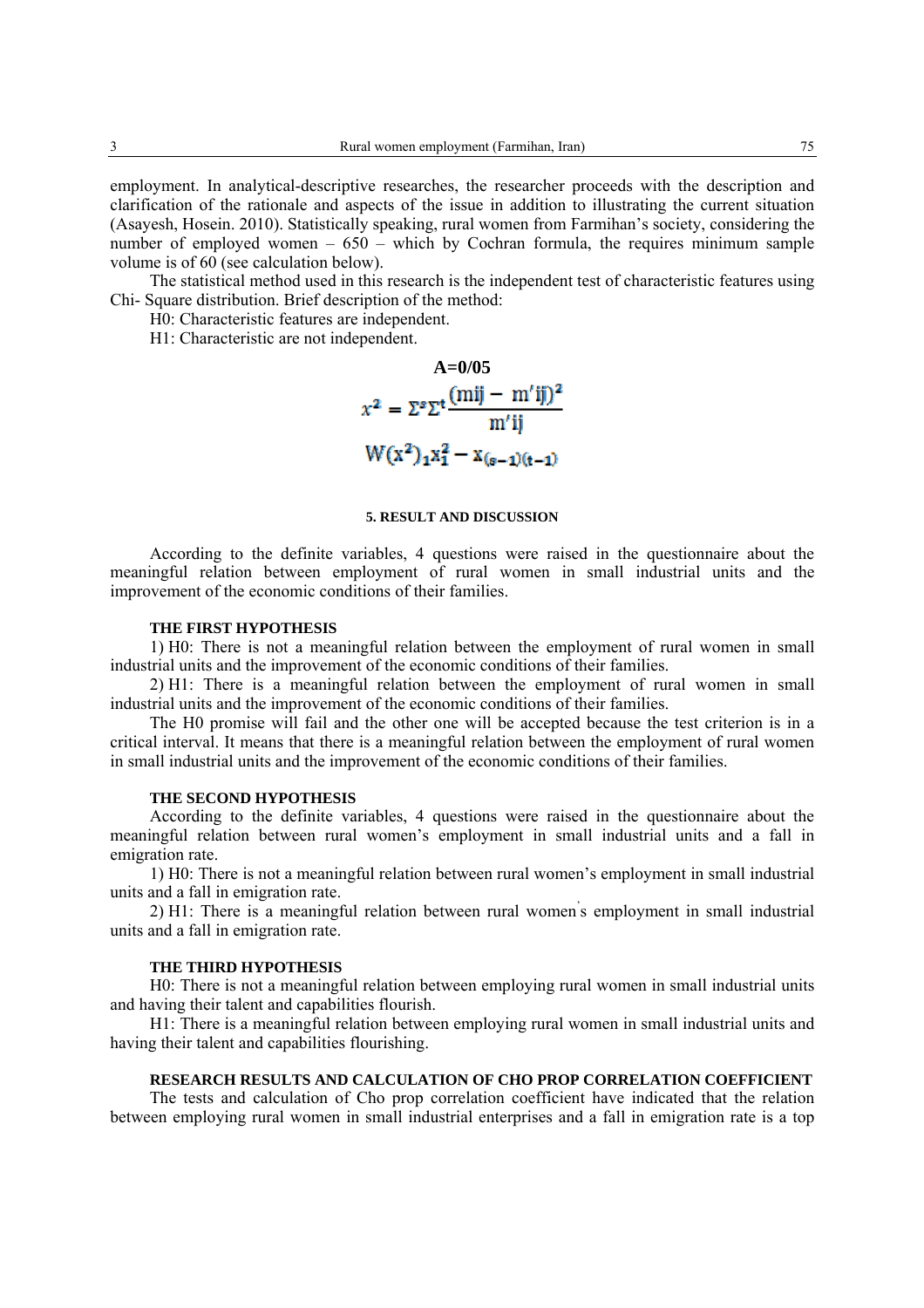priority. Improving the families' economic conditions and having women's talent and capabilities flourish comes second and third, respectively. Rural women's share in rural industries is no less than their share in the agricultural sector. Iranian rural women were involved in developing rural industries. They have combined art and industry for a long time now in produce great masterpieces. They usually help their families economically because men cannot meet all the expenses. Sometimes rural women earn even more than their husbands do. Considering the failure of the agriculture sector to employ surplus labour, women's participation in rural industries prevents the family to hire labour.

| ,,,,<br>, |
|-----------|
|-----------|

| N <sub>0</sub> | Hypothesis                                                                                                                                                                                                                                                                                                                                                                                                  | Test      | X2   | Choprop Correlation | Result                                                                                                                                                                                                                      |
|----------------|-------------------------------------------------------------------------------------------------------------------------------------------------------------------------------------------------------------------------------------------------------------------------------------------------------------------------------------------------------------------------------------------------------------|-----------|------|---------------------|-----------------------------------------------------------------------------------------------------------------------------------------------------------------------------------------------------------------------------|
|                |                                                                                                                                                                                                                                                                                                                                                                                                             | criterion |      | Coefficient         |                                                                                                                                                                                                                             |
| $\mathbf{1}$   | $\overline{1}$ ) H0: There is no meaningful relation<br>between the employment of rural<br>women in small industrial units and the<br>of<br>the<br>improvement<br>economic<br>conditions of their families.<br>2) H1: There is a meaningful relation<br>between the employment of rural<br>women in small industrial units and the<br>of<br>the<br>improvement<br>economic<br>conditions of their families. | 27/82     | 12/6 | 0/94                | There is a meaningful relation<br>between the employment of<br>rural women in small industrial<br>units and the improvement of<br>the economic conditions of their<br>families. It is<br>the<br>second<br>important factor. |
| $\overline{2}$ | 1) H0: There is no meaningful relation<br>between rural women's employment in<br>factories<br>a fall<br>small<br>and<br>$\mathbf{in}$<br>immigration rate.<br>2) H1: There is a meaningful relation<br>between rural women's employment in<br>small industrial units and a fall in<br>emigration rate.                                                                                                      | 46/47     | 16/9 | 0/96                | There is a meaningful relation<br>rural<br>hetween<br>women s<br>employment in small industrial<br>units and a fall in emigration<br>rate. It is the third important<br>factor.                                             |
| 3              | H0: There is no meaningful relation<br>between employing rural women in<br>small industrial units and having their<br>talent and capabilities flourish.<br>H1: There is a meaningful relation<br>between employing rural women in small<br>industrial units and having their talent<br>and capabilities flourish.                                                                                           | 28/6      | 16/9 | 0/77                | There is a meaningful relation<br>employing<br>between<br>rural<br>women in small industrial units<br>and having their talent and<br>capabilities flourish. It is the<br>most important factor.                             |

#### **6. CONCLUSION**

In today's world, the fast growth of industries in quality and quantity requires the organization of industries in different aspects. For various kinds of industrial planning, industry location and concentration of the productive system in a proper place is the most important element.

Women, fifty percent of society, play a remarkable role in the social, cultural, economic, and scientific development of the country; consequently, investing in rural women and having them cooperate in developing the country can be considered as one of the basic elements guaranteeing achievement. By creating many job opportunities, the mentioned industrial park has great impact on the fall of emigration. Not establishing the small industrial enterprises in the proximity of villages will cause problems such as unemployment and suburbanization.